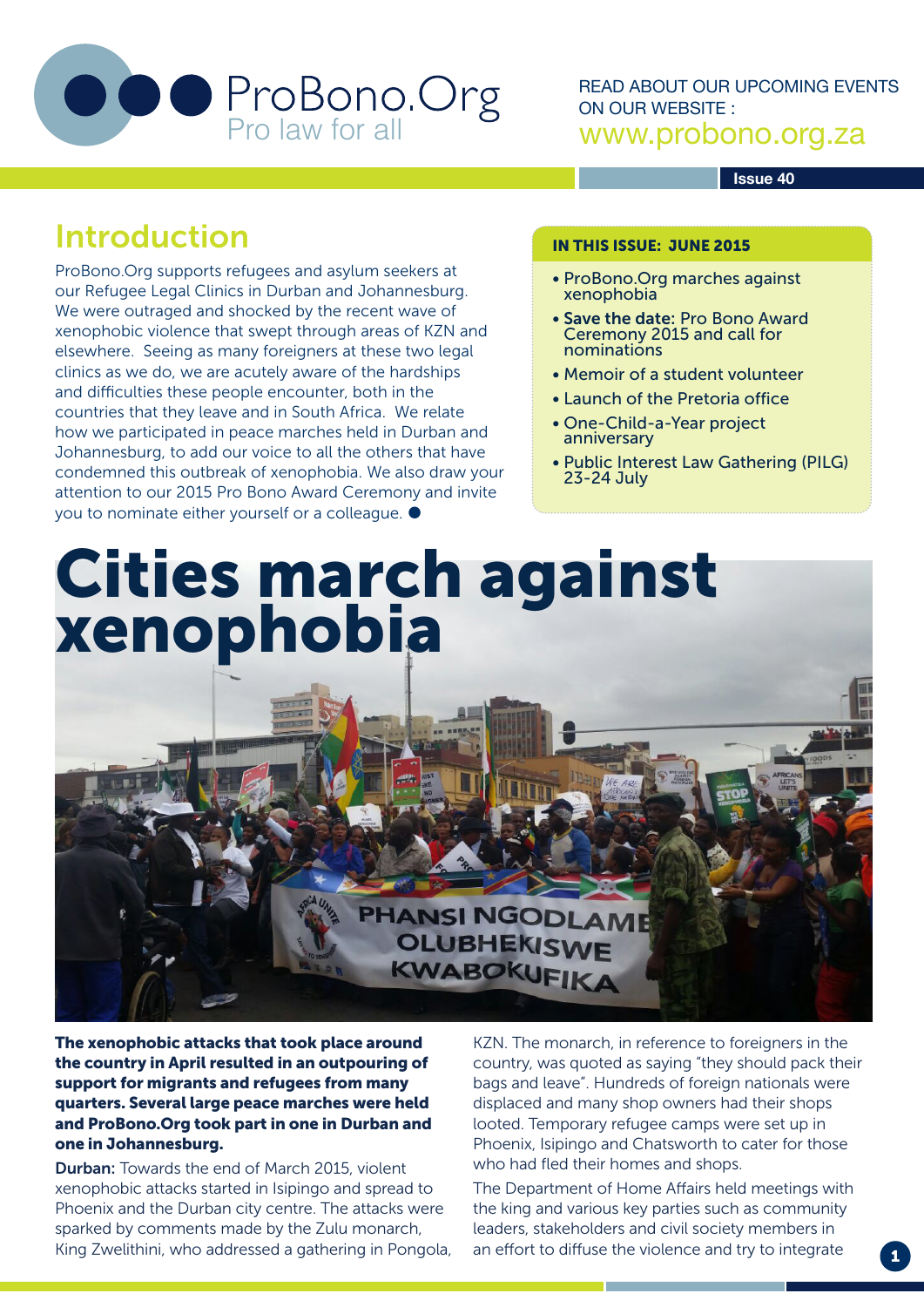#### Xenophobia marches... Continued

the hundreds of displaced foreigners. On 16 April 2015, ProBono. Org, together with other civil society members, was invited by the KZN Premier, Mr. E. S Mchunu and the Mayor of eThekwini, Mr. James Nxumalo, to attend a peace march in an effort to stop the violence and show the city's zero tolerance towards xenophobia. Thousands attended the march, which started at Curries Fountain and proceeded to the Durban City Hall. Many local celebrities such as DJ Black Koffee also attended to support the march, which saw a heavy police presence.

Johannesburg: There were numerous responses to the attacks on foreigners organised by trade unions, political parties and civil society. Lead SA organised a night vigil at Constitution Hill on 21 April when hundreds of people responded by lighting candles and bringing clothing and blankets for people who had been affected.

On 23 April civil society organisations held one of several peace marches that took place in the city. ProBono.Org staff gathered with thousands of people at the Pieter Roos Park in Parktown, where Bishop Paul Verryn spoke, and marched through the streets of Hillbrow and down to Mary Fitzgerald Square in Newtown. It was very moving to see and meet some of the many foreigners who live in the areas covered by the march. They gathered in the streets and on their balconies in huge numbers, taking pictures on their phones and waving to the marchers.  $\bullet$ 





# Second Annual Pro Bono Award Ceremony and call for nominations

The second of the annual pro bono award ceremonies will be held on 17 September 2015 at The Hill restaurant at Constitution Hill. The Public Protector, Advocate Thuli Madonsela will be the keynote speaker.

We are calling for nominations for pro bono excellence in 2014. There are seven categories of awards and nominations can be made online this year. Please visit the awards site at www.probono.org.za/awards Nominations close on 17 July 2015.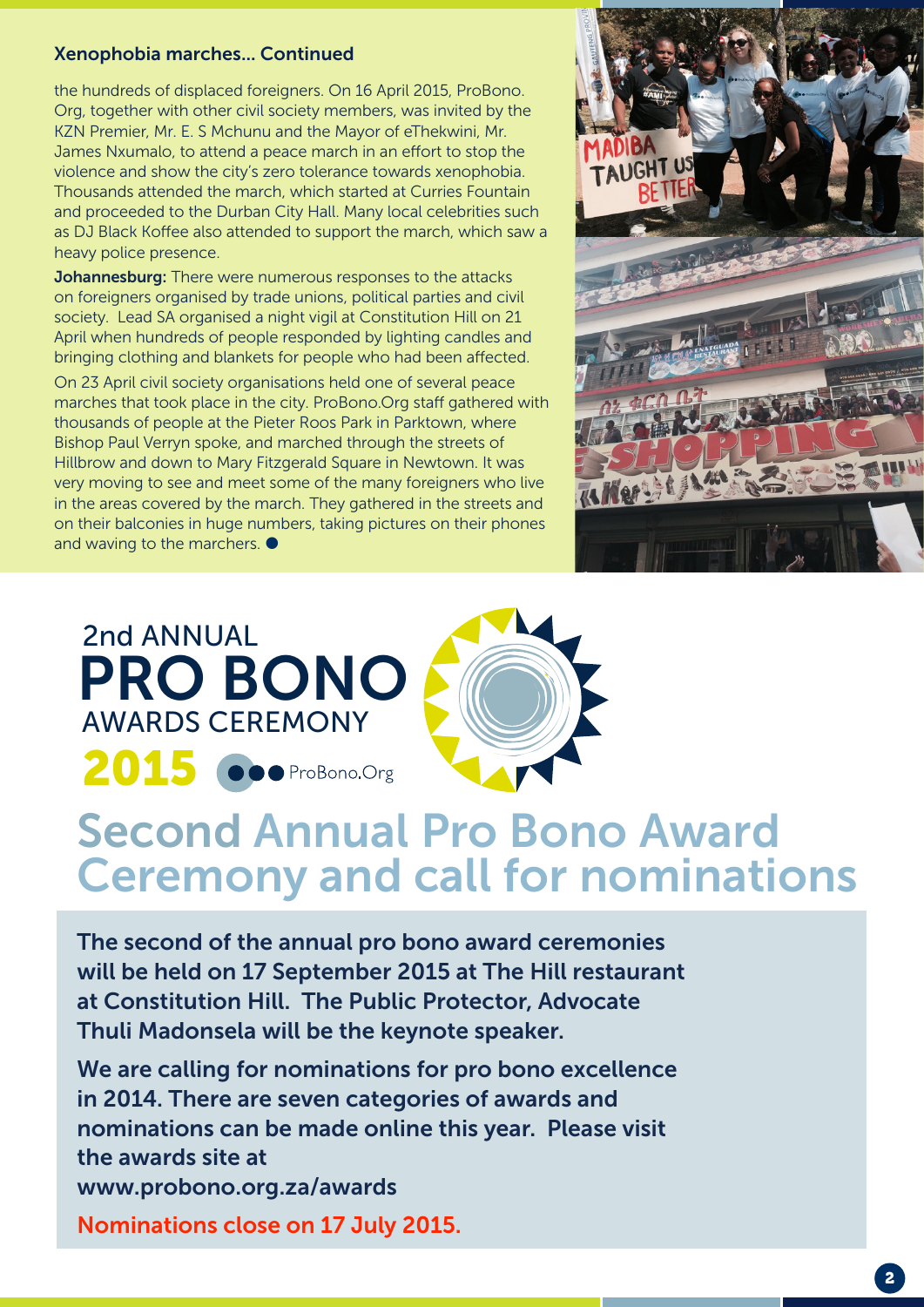## A journey has never been so pleasant

#### by Abongile Athi Swana

eeting grumpy old attorneys, literally having linterns throw a batch of work at you to do urgently, the director screaming at you from her office demanding outstanding work due - this is how I imagined my life at ProBono.Org would be. However, this was far from my actual experience. For me it was very rewarding, perhaps even better than articles of clerkship - and it all began on the 10th of March 2015 when, as a LLM student in Business Law at UKZN (Howard College), I signed up for ProBono.Org's volunteer programme, specifically Consumer Law.

I was welcomed by Petrina Chetty, a staff attorney at the Durban office, who guided and supervised me throughout the programme. I engaged with the interns who would patiently explain my tasks to me, repeatedly if need be. I soon came to learn that the interns are the heart and soul of ProBono. Org as they play a central role in assisting clients, undertaking research and aiding the attorneys.

The director was supportive and filled me in on her experiences in the legal field. She often invited me into her office to give me feedback on my work, and ensure my time at ProBono.Org was worthwhile.

The ProBono.Org legal clinics and help desks are something I find add a great deal of value to the lives of our clients. These are places where members of the public are given an opportunity to discuss their problems with an experienced attorney in the field who will give them free advice. These sessions are not only a mechanism for ensuring that legal representation is accessible, but are also a learning curve for us volunteers, as we are exposed to the different issues that consumers face. Furthermore, this is the point at which we are able to put into practice what we learnt during our undergraduate or postgraduate degrees.

Through these clinics, and in a period of only three months, I was exposed to many cases, such as illegal vehicle retention by panelbeaters, excessive deductions being made in terms of emolument attachment orders, threatened attachment of RDP houses, gym contract cases and cases against tertiary institutions.

Working with an organisation that is concerned with the welfare of consumers and ensuring that consumers have access to redress is the best way in which one can make a meaningful contribution to society. Although my journey with ProBono.Org has been short, it has indeed been a memorable one and I would encourage other students to embark on such a journey.  $\bullet$ 



## One-Child-a-Year Campaign anniversary

This project was started on 18 June 2014 in response to the need for children at risk to be represented in court. The idea was to get pro bono attorneys to commit to one matter per year concerning a child or children in need. Pro bono attorneys have taken on several cases in the past year and we will be marking the anniversary of this project with an event for attorneys and NGOs on 7 July at Bowman Gilfillan Attorneys. We will distribute copies of a booklet we are producing which will highlight some of the cases that have been referred to attorneys since the start of the project.  $\bullet$ 

### Public Interest Law Gathering Wits University, 23-24 July 2015

#### ProBono.Org will be discussing three topics at the PILG gathering:

•Reckless lending practices and emolument attachment orders (EAOs). In the vast majority of EAO cases, debtors are left with so little money at the end of each month, owing to debt repayments, that they cannot survive. Another issue is that EAOs are being signed off by clerks of the court rather than magistrates. Two cases relating to these issues will be discussed by the panellists, among other things.

- •The role of watching brief attorneys. This panel will consider the role an advocate or attorney can play as a watching brief lawyer in criminal matters. The low prosecution and conviction rate in South Africa is cause for concern. Perpetrators of violent crimes against women and children, foreign nationals and others, frequently are not prosecuted, nor are their crimes investigated. We want to explore the role the watching brief lawyer can play from the time that a crime is reported until the alleged perpetrator's trial is over.
- The challenge of the conflict of interest. A scenario that confronts attorneys in law firms is that situations arise where they are internally barred from acting for certain clients because the firm has done work for opponents of such clients. This also arises when law firms will not take on work against clients who may give them future mandates, or where firms are put on retainer for certain clients. This panel looks at the topic from the perspective of the law firm, but also in relation to how it impacts on public interest litigation.

For information and to register, visit: www.publicinterestlawgathering.com